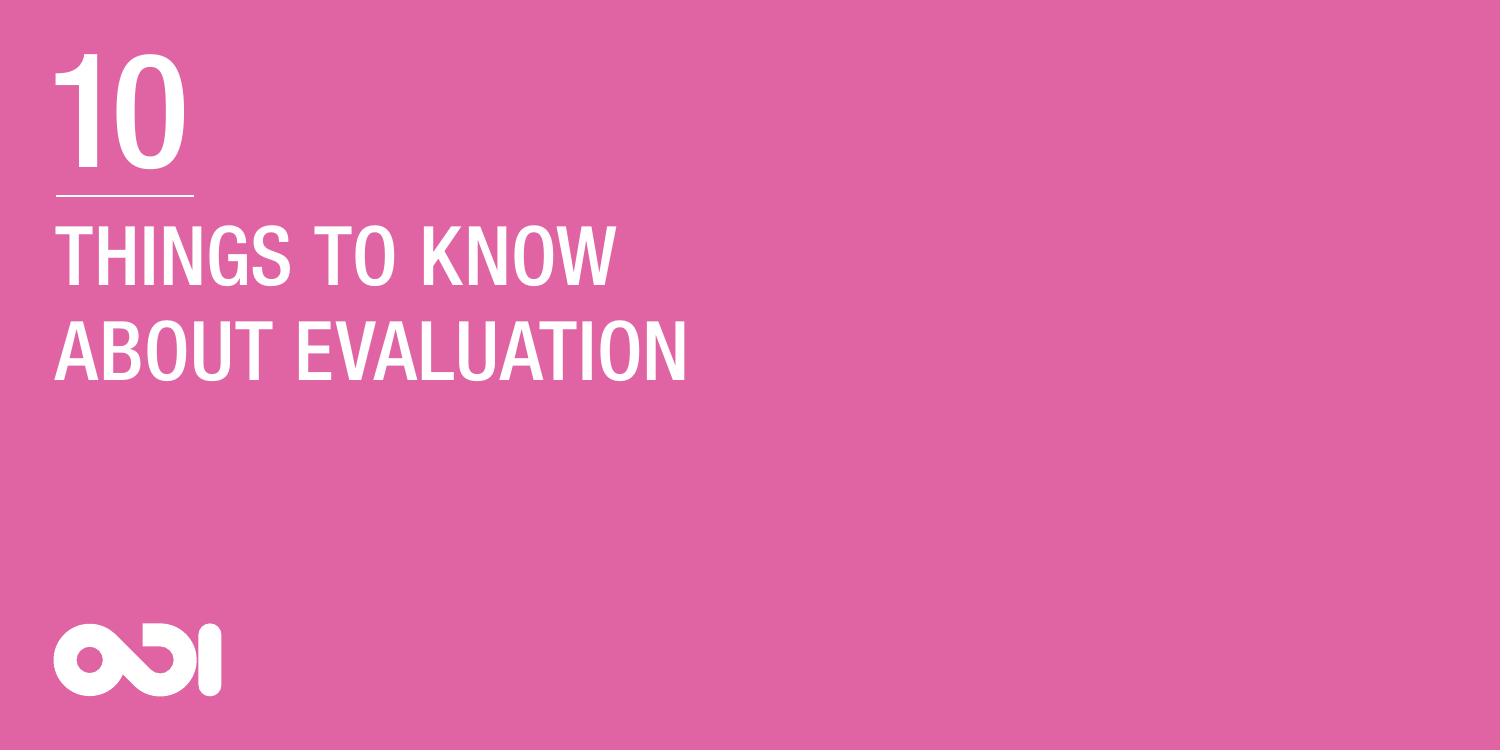## WE CAN'T DO DEVELOPMENT WITHOUT IT

Development often involves working with scarce resources in uncertain and risky environments. To spend these resources wisely, we have to understand what works, what doesn't work – and why.

That's why good evaluation is essential. It is a systematic process to assess the value of our activities and learn from them to inform future decisions.



1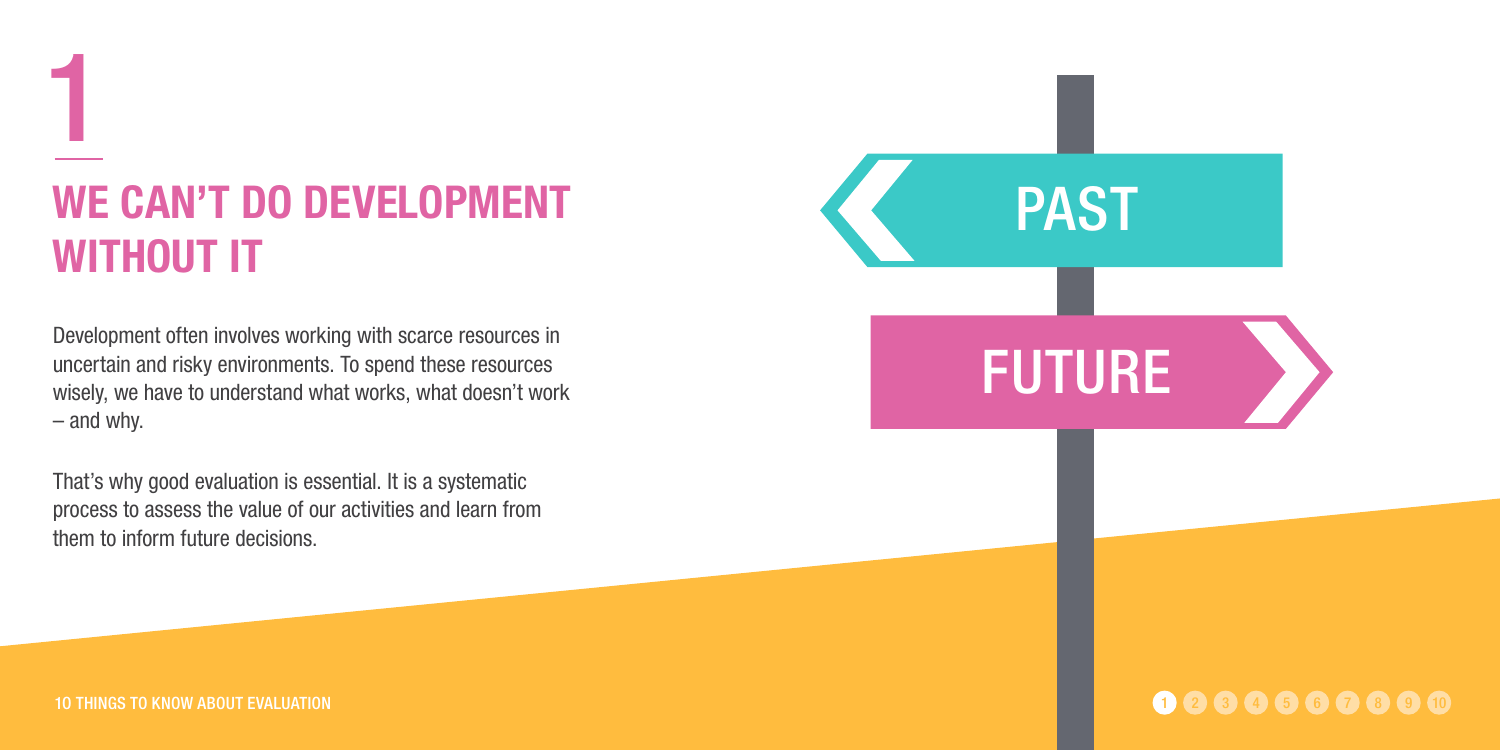# 2 IT'S ALL IN THE DETAIL

Some evaluations make broad statements about 'success'.

Good evaluations go beyond this and ask: what specific changes occurred (both positive and negative, intended and unintended), how and, for whom? It applies transparent criteria or standards to judge to what extent the project was worthwhile.



1o things to know about evaluation

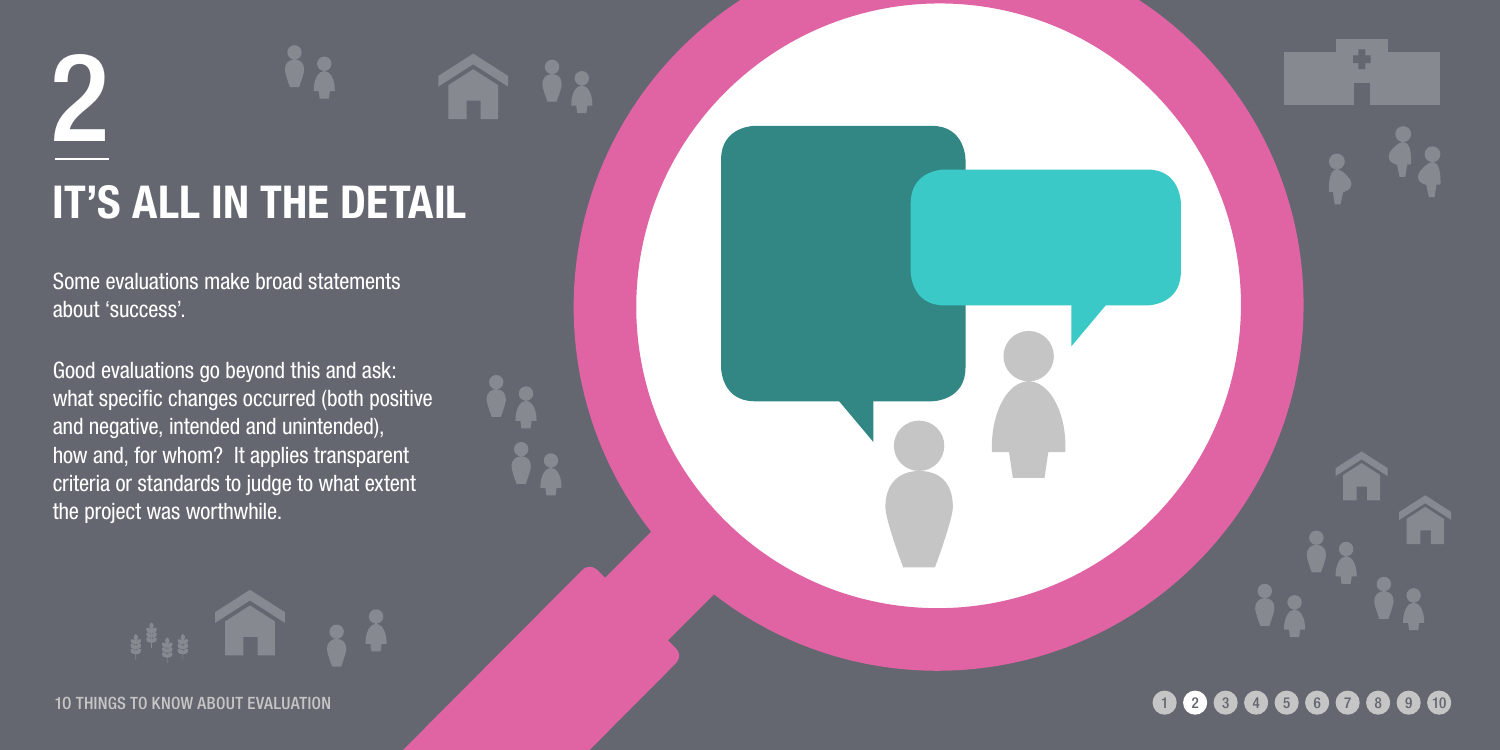# 3**EVALUATION** involves everyone

Deciding who should do evaluation depends on time, resources available and the purpose of the evaluation. It is often undertaken by skilled external consultants or in-house specialists, but project staff, funders, participants and beneficiaries all all play an essential role. Good evaluation has the potential to give people a real say in the decisions that affect their lives.

Develop your evaluation skills at: www.tinyurl.com/BetterEvaluation-Skills



1o things to know about evaluation

#### 1 (2) (3) (4) (5) (6) (7) (8) (9) (10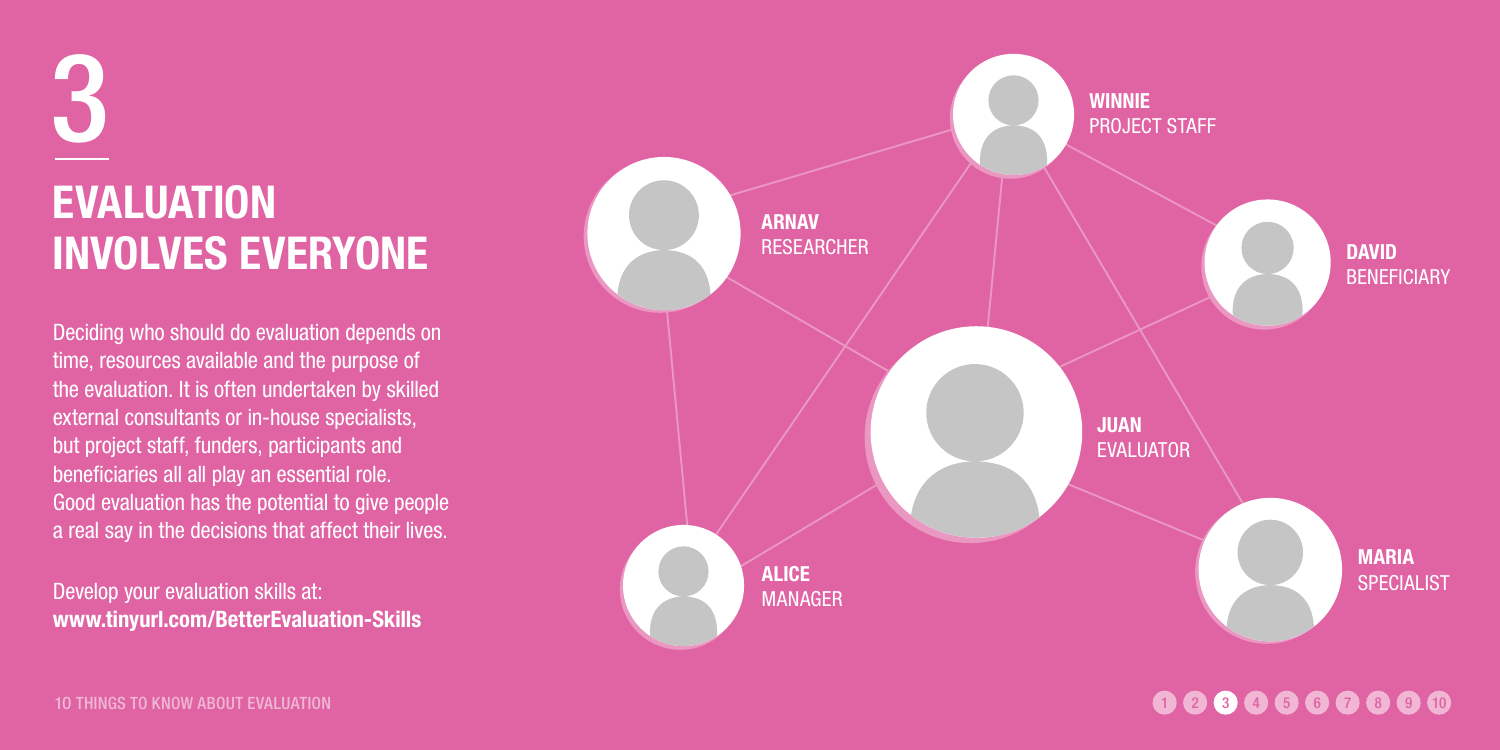## 4 Monitoring and evaluation are not the same thing

Although interlinked, they are two distinct processes.

Monitoring is an ongoing system of gathering information and tracking project performance. Indicators are used to measure progress and if a project is on track to achieve the desired results.

Evaluation aims to assess the overall relevance, efficiency, effectiveness, sustainability or impact of the project design, implementation and outcomes in order to support decisions about what to do next.

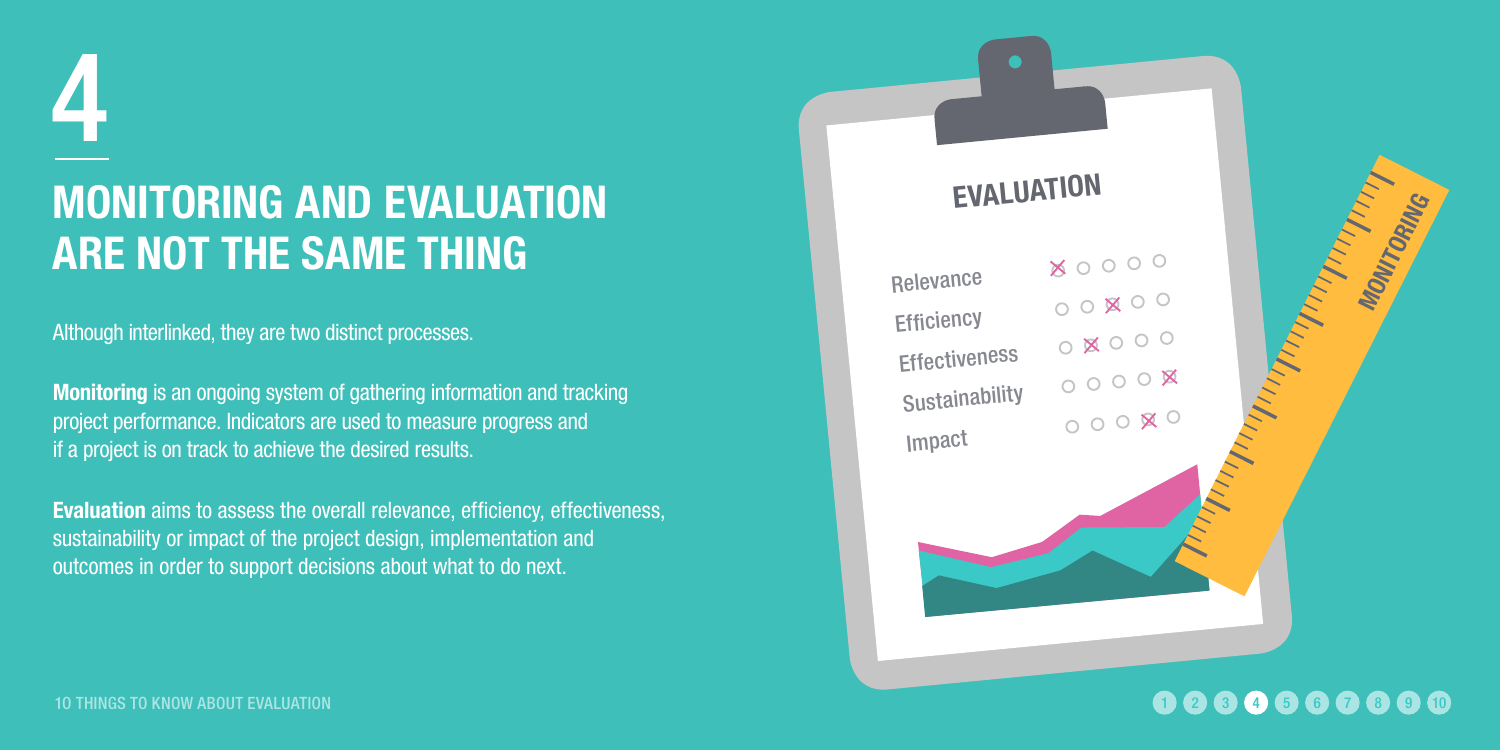# 'FAILURES' ARE **IMPORT FAILURES' ARE**<br> **IMPORTANT**<br>
Evaluation is sometimes driven<br>
by desire to show that a project<br>
ver evaluations will almost always<br>
show mixed results. Understandin<br>
and sharing what doesn't work<br>
is just as important as w

Evaluation is sometimes driven by desire to show that a project was successful or worthwhile. Yet evaluations will almost always show mixed results. Understanding and sharing what doesn't work





#### EXAMPLE

An evaluation of a health, education and water programme in Mali revealed that a failure to establish terms of engagement led to divisions and miscommunication affecting the programme's implementation. 'Results improved after the organisation, community leaders and church representatives developed a memorandum of understanding: www.admittingfailure.org/failure/ nicole-mclellan-greg-madeley/

## 000000000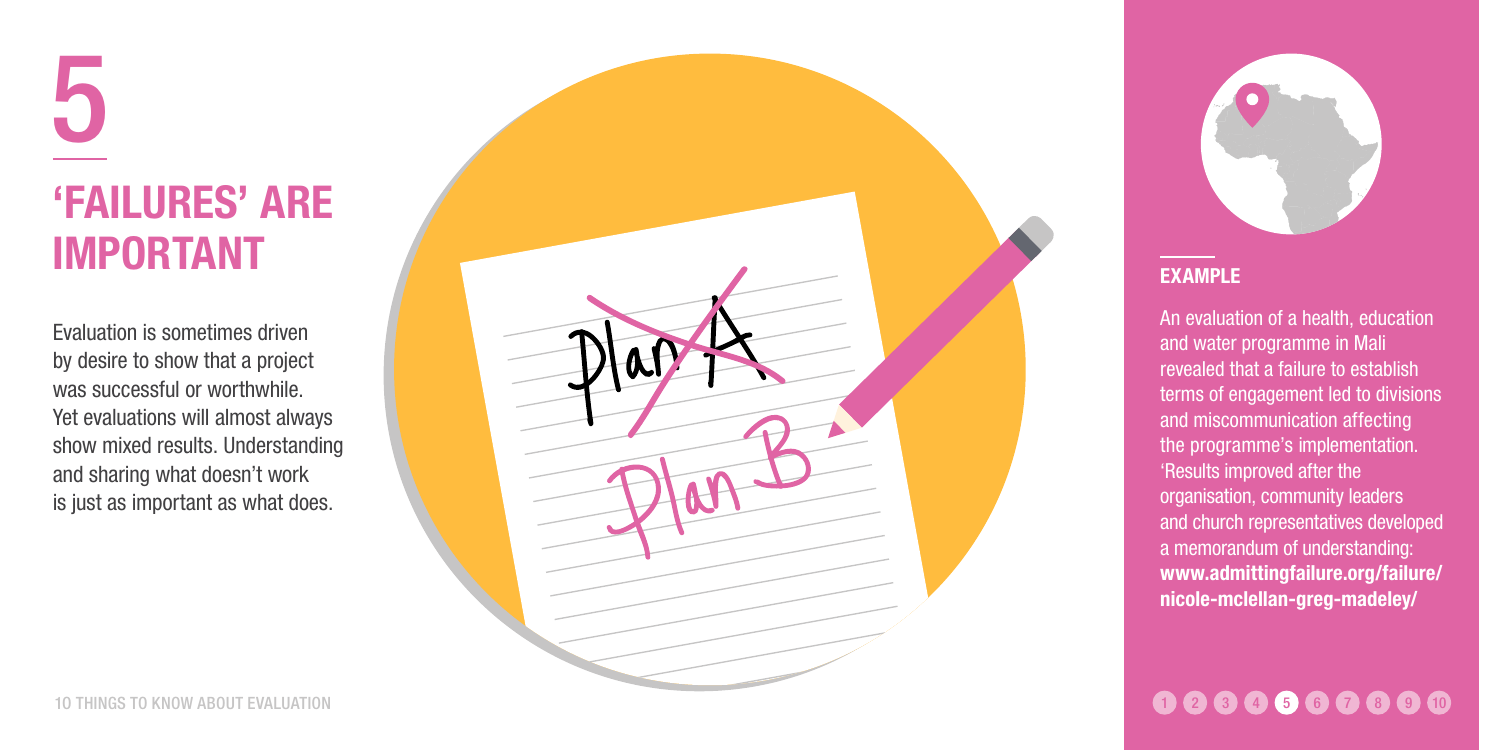# 6Evaluations come in all shapes and si zes

There are different types of evaluation for different purposes. Common types include: impact evaluation, performance assessment, economic evaluation, and process evaluation. They can be short or long term and be done by one person or entire teams.

There is also no one best method for evaluation. Evaluations often use a combination of methods to gather, analyse and interpret information. Deciding which method will depend on the evaluation purpose, the context, and the resources and information available.



#### 1 (2 (3 (4 (5 (6 (7 (8 (9 (10

1o things to know about evaluation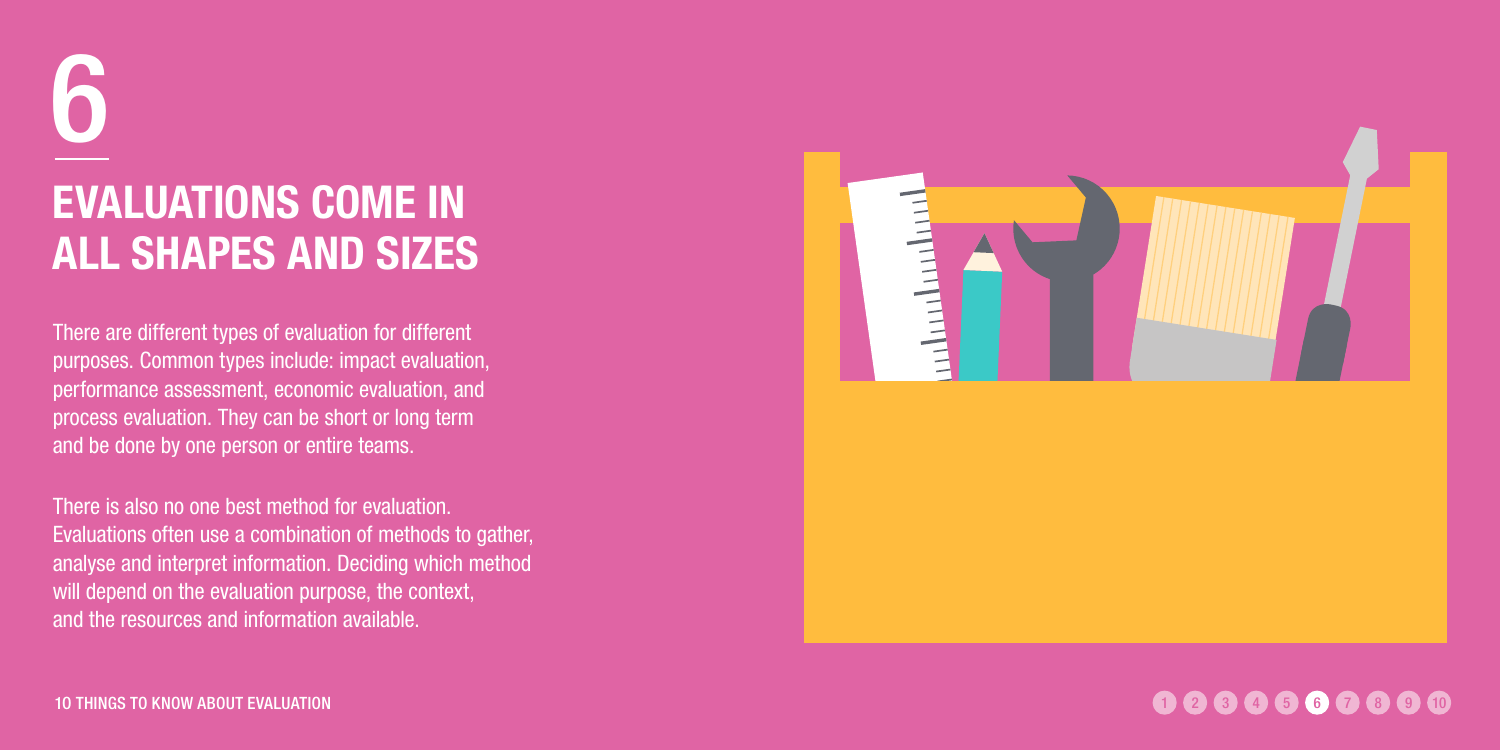## 7 Evaluation is question-driven

Credible, question-led evaluation will show mixed results and recognising this is an important part of the learning process.

Begin by asking questions about the purpose and scope of the evaluation: what needs to be evaluated? Who needs the information? Why do they need it? What data or resources are available?

Then, identify the specific evaluation questions. Four types of question should drive the process:



What has happened or what has changed?

#### **CAUSAL QUESTIONS**

What caused or affected this change and what was the role of the intervention in causing the change??

SYNTHESIS happen next? **QUESTIONS** 

What was the overall success of the intervention?

What should

**ACTION** questions

Source: BetterEvaluation www.tinyurl.com/BetterEvaluation-KeyQs

## 000000000

1o things to know about evaluation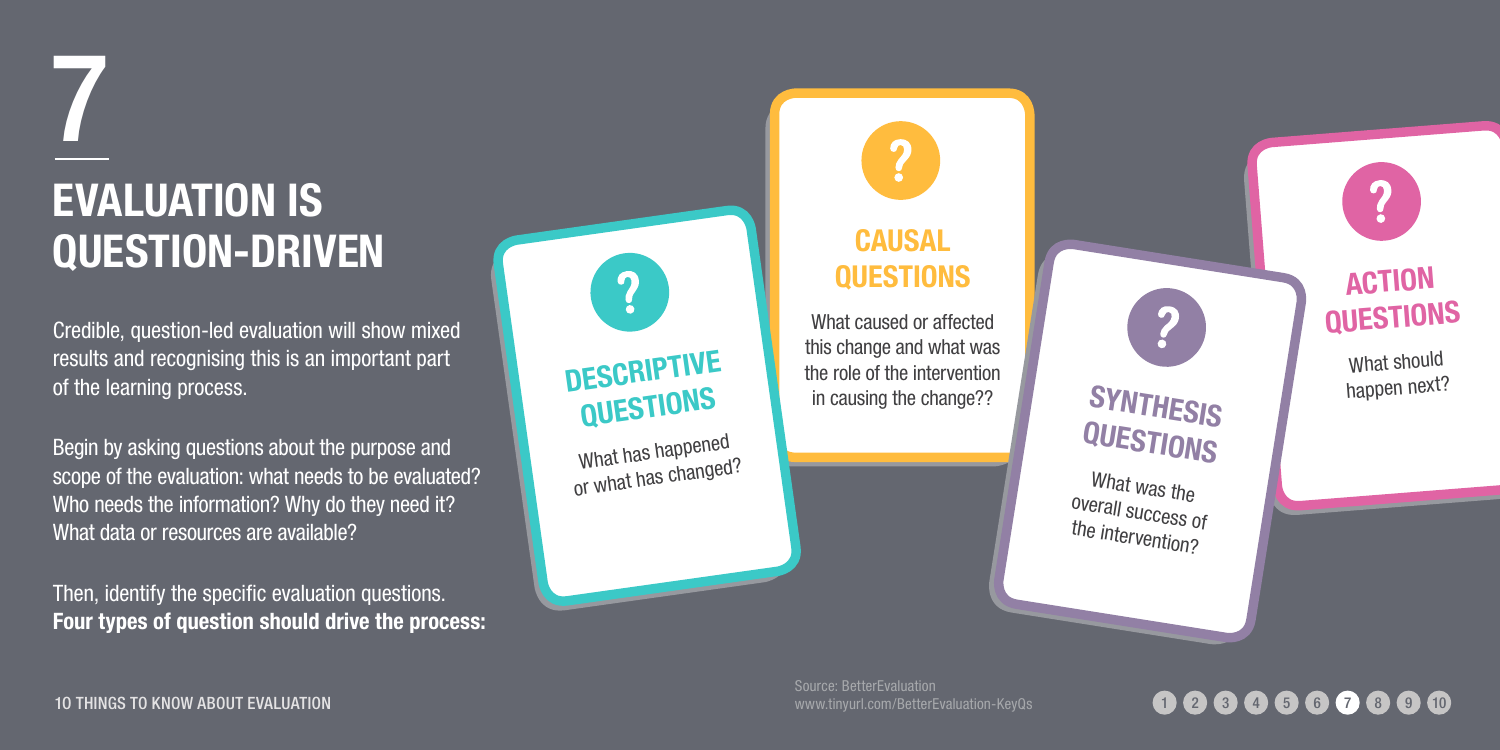# 8 CONTEXT IS **PARAMOUNT**

Evaluation must take social, cultural, economic and political contexts into account. Crucially, what works in one context may not be replicable in another.





#### EXAMPLE

To replicate the success of an initiative in Tanzania that saw an increase in crop yield, the evaluation must consider external factors such as weather patterns, local attitudes, or government incentives for using new technologies.

### 1 2 3 4 5 6 7 8 9 10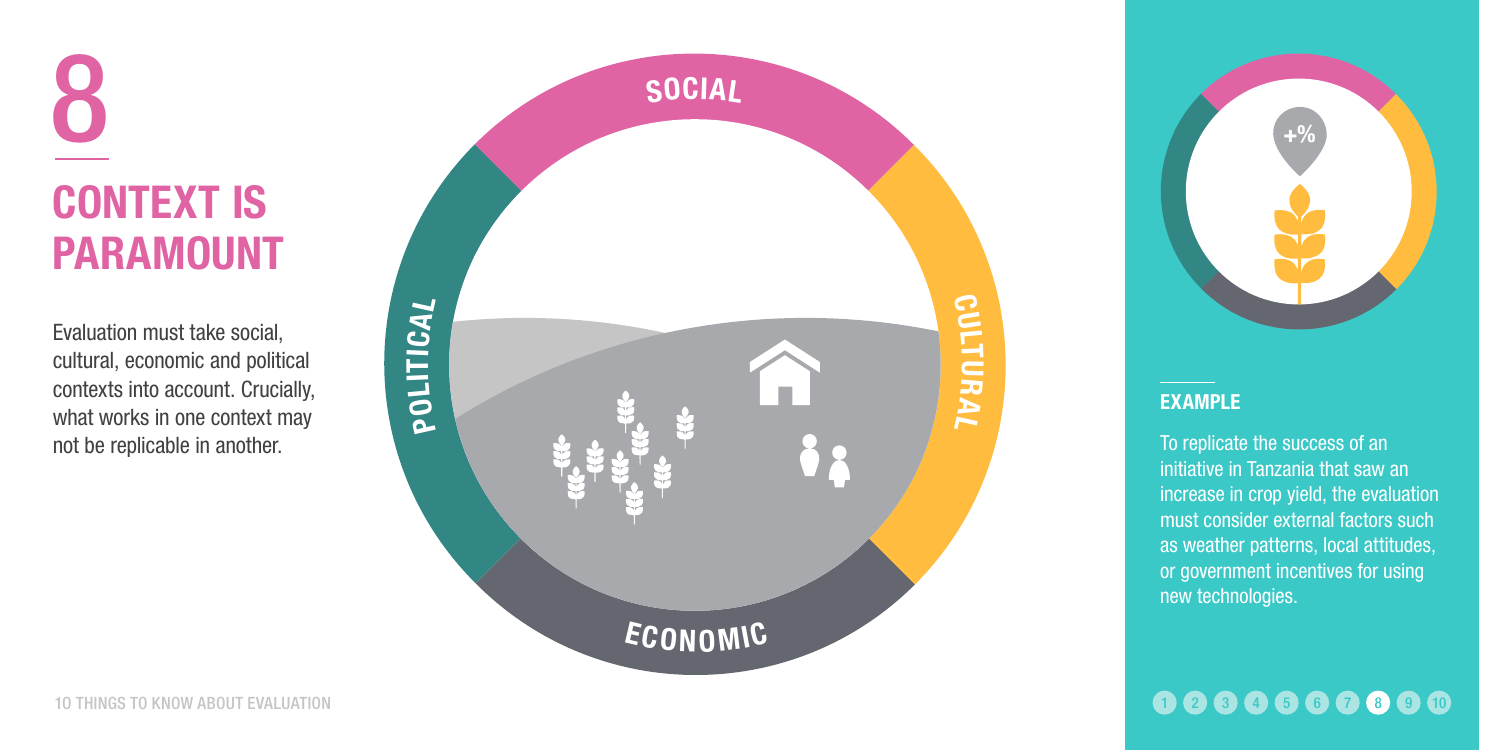# 9**IT IS NOT JUST** at the end

Evaluation can take place in formal and informal settings throughout a project's life, not just at the end. Informal evaluations can be undertaken on a daily basis, during the researching, designing, managing or administrating of a project.

The more evaluation questions and processes are integrated into a project, the more useful evaluation systems will become. In complex initiatives, evaluation should be planned and undertaken by evaluators from the outset, so that learning is fed back into the project design and implementation.



#### 1 2 3 4 5 6 7 8 9 10

1o things TO KNOW about evaluation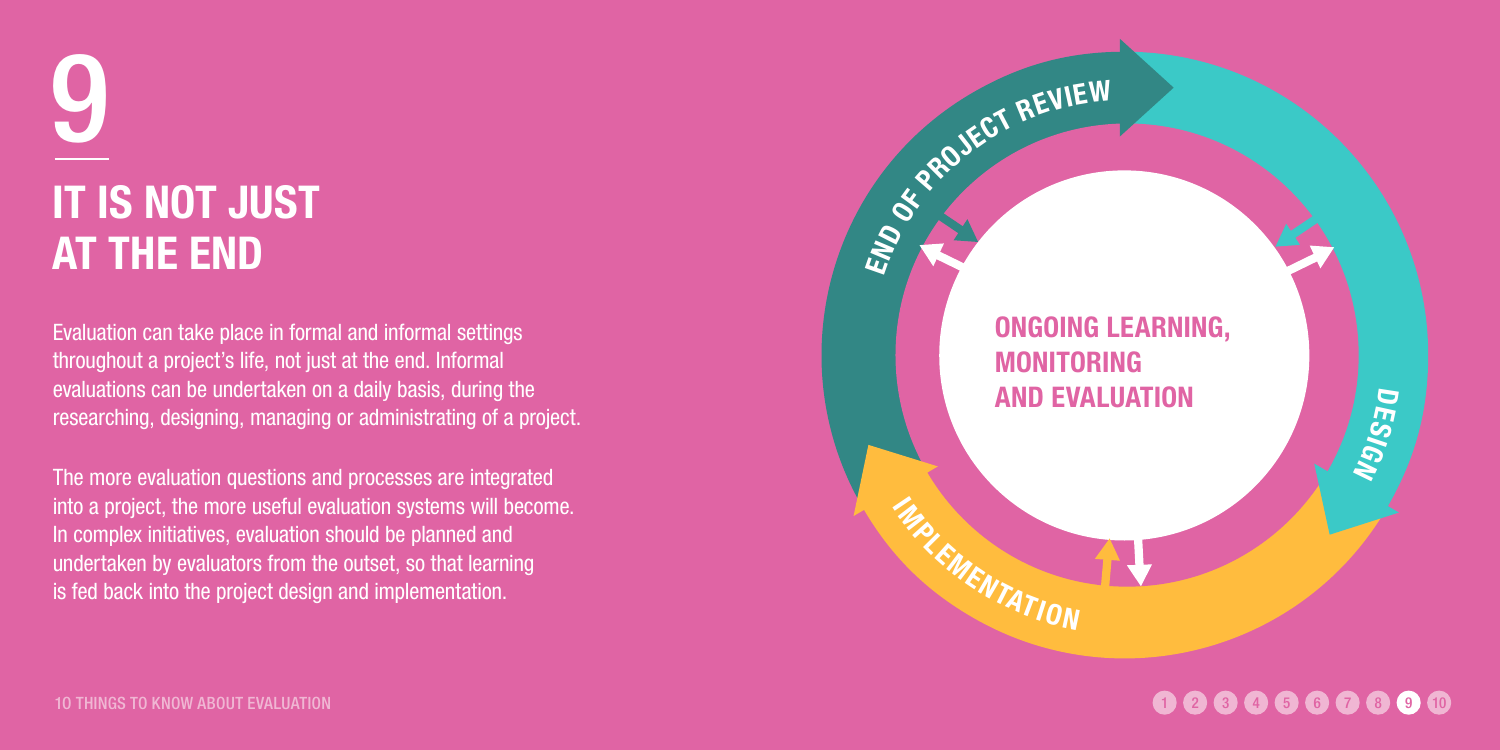## 10FINDINGS NEED T be communicated

Findings inform what happens next in a project and can influence broader policy decisions. You can encourage people to use the evaluation's findings by involving them in the evaluation process. Making reports publicly available can also help others to improve practice.

Evaluators can use multiple formats to effectively communicate findings to different groups, from infographics and multimedia to community theatre.

Find out more: www.tinyurl.com/BetterEvaluation-Use